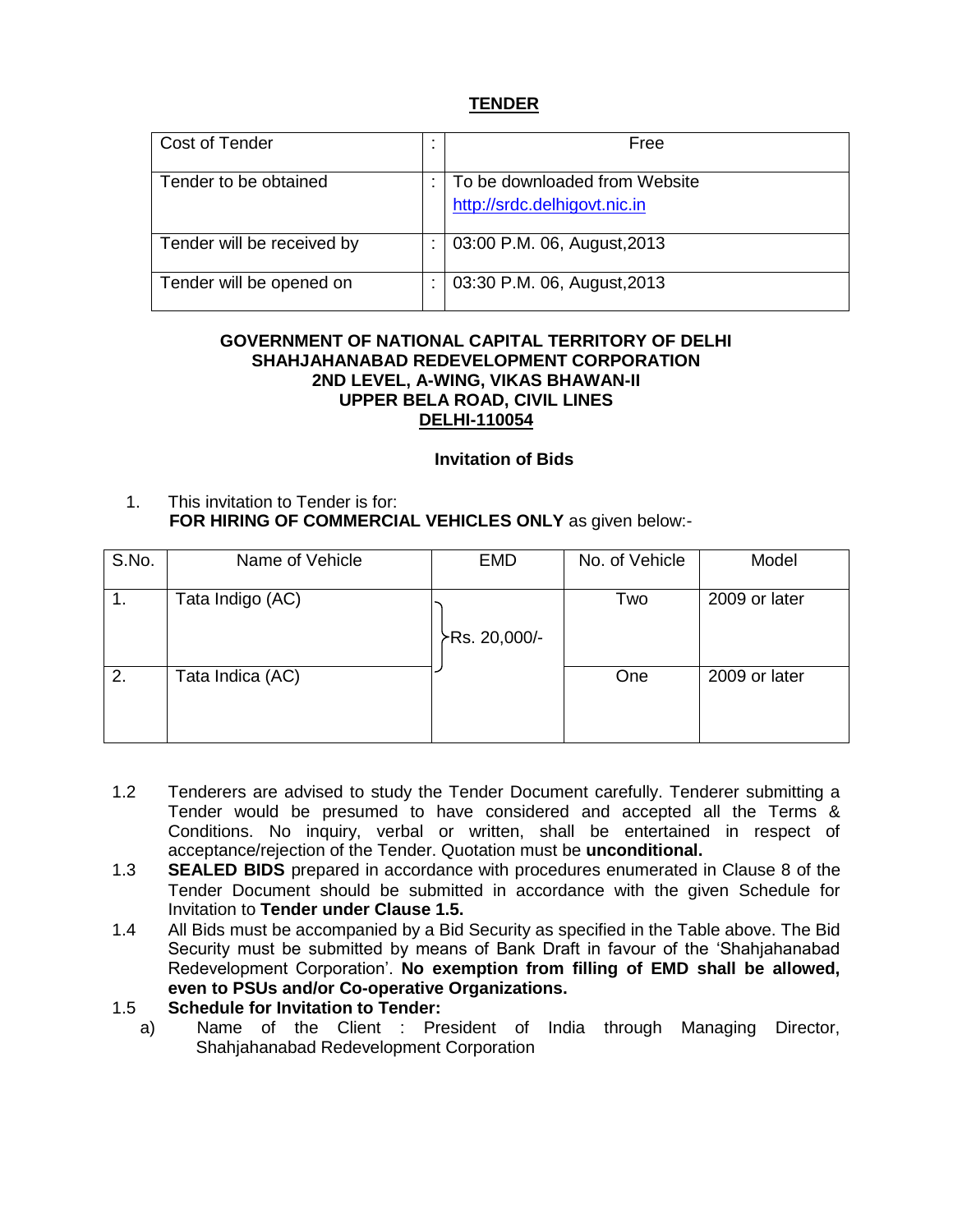# **GENERAL MANAGER SHAHJAHANABAD REDEVELOPMENT CORPORATION 2ND LEVEL, A-WING, VIKAS BHAWAN-II, UPPER BELA ROAD, CIVIL LINES, DELHI-110054**

- c) Latest time and date for receipt of Tender Document: **03.00 PM, 06 August, 2013**
- d) Place, Time and Date of Opening of Bid: **O/o DY. GENERAL MANAGER (F&A), SRDC,**

# **Vikas Bhawan-II at 03.30 PM on 06 August, 2013**

**Note: The Corporation shall not be responsible for any postal delay about nonreceipt/non-delivery of the documents. Documents not complete shall be summarily rejected.**

## **2.Eligibility Criteria**

- 2.1 The tenderer should have the experience of providing commercial vehicles (taxies) to any reputed organization or Govt. Deptt., for the last TWO YEARS. Proof to this effect to be attached with Technical Bid.
- 2.2 The turnover of the agency/firm/company submitting tender should not be less than Rs.3,00,000/- during the year 2012-13 and should attach with the Technical Bid a copy of the Balance Sheet/Income tax return.
- 2.3 The tenderer firm/agency/company should have a valid Permanent Account Number (PAN) of the Income Tax Dept. and copy of the same is to be attached with the Technical Bid. Copy of Income tax clearance up to 2012-13 should also be attached.
- 2.4 The tenderer firm/agency/company should have a valid Service Tax Registration Number and copy of the same is to be attached with the Technical Bid. Copy of Service tax clearance upto 2012-13 should also be attached.
- 2.5 The tenderer should submit an affidavit with the Technical Bid that he or his firm has not been black listed by any Organization / Government Department on the date of submission of this bid.

# **3. Payment Terms:**

The payment shall be made on submission of the bills after the satisfactorily completion of the work assigned, and the lowest rate approved after deducting penalties if any.

# **4.PROCEDURE OF SUBMISSION OF BIDS:**

- 4.1 It is proposed to have two-cover system for this tender
- I) Technical Bid (Details of the Agency) in one cover, and
- II) Financial Bid in another cover.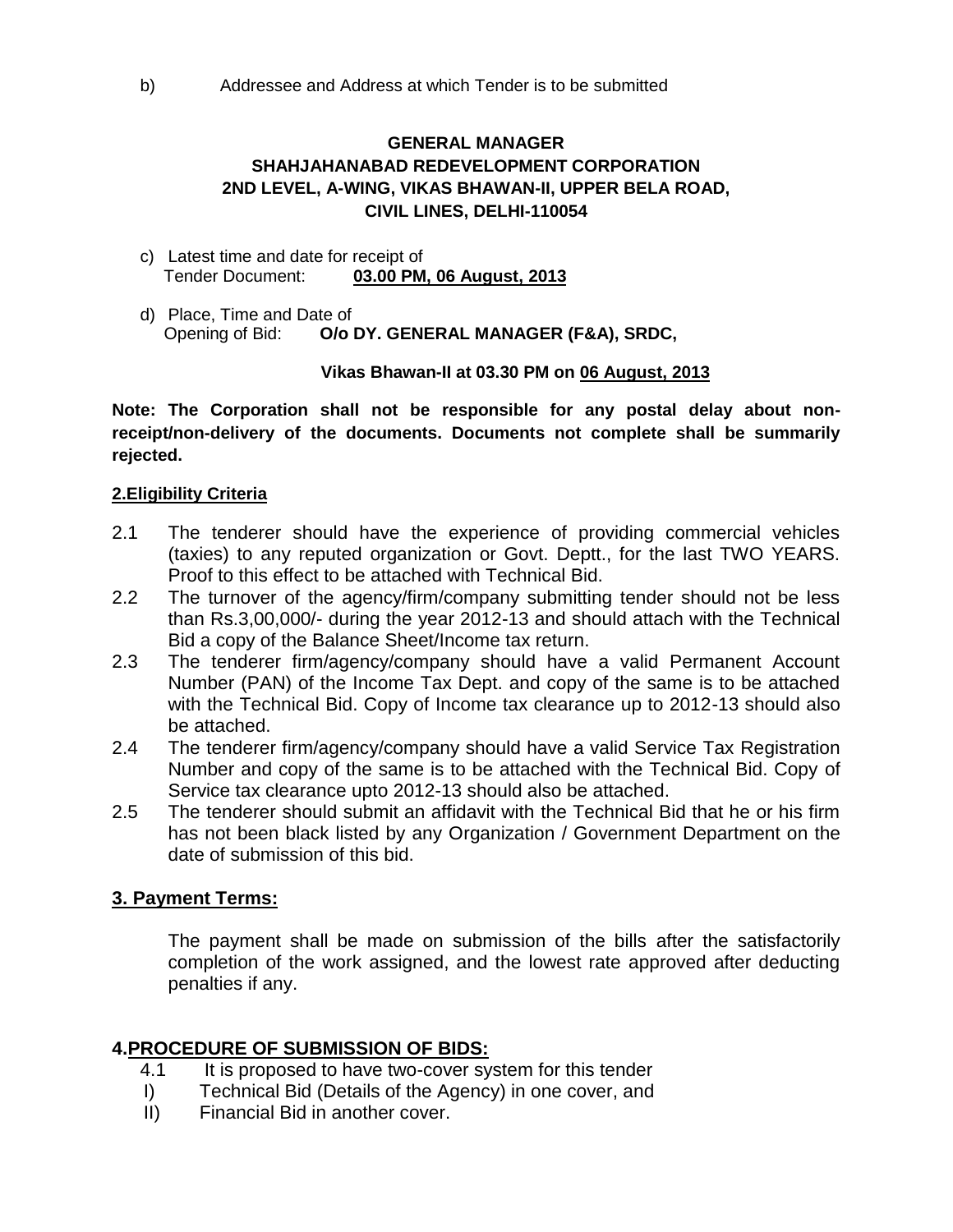- 4.2 Technical bid of the tender should be put in a separate sealed cover super scribing the words "**TECHNICAL BID"**. The EMD should be placed with the Technical Bid. Financial Bids in separate sealed cover will be opened, only of those who qualify technically, on 12th August, 2013 at the same place where the technical bids have been opened. In case of change of date etc., it will be communicated to the technically qualified tenderers on telephone or otherwise.
- 4.3 Both the Technical Bid cover and Financial Bid cover are to be placed in a single sealed cover scribing **"TENDER FOR HIRING OF VEHICLES"**.
- 4.4 The cover so prepared should clearly indicate the name and address of the tenderer, so that in the even of being declared late it can be returned unopened.
- 4.5 Each paper of the tender should be a complete document and should be bound as a volume. Different copies must be bound separately.
	- 5 The successful Tenderers shall have to submit Performance Guarantee of Rs. 50,000/- **(Rupees Fifty Thousand only)** by way of Bank Guarantee for successful performance during contract period in favour of Shahjahanabad Redevelopment Corporation.
	- 6 The price charged for the services provided under the contract by the Tenderrer shall in no event exceed the lowest price at which the Tenderer provides the service of identical description to any person/organization including the Department or any Department of the Central or State Government or any Statutory Undertaking of the Central or State Govt., as the case may be, during the currency of the Contract.
	- 7 **Payment terms**: Payment will be made on the monthly basis i.e. the contractor shall submit the bill by  $7<sup>th</sup>$  of next month after completion and signing the agreement and furnishing of performance guarantee as per Clause 5.
	- **8** All the tenderers are requested to send their bids in a single sealed cover subscribed with Tender **FOR HIRING OF COMMERCIAL VEHICLES and the wordings "DO NOT OPEN BEFORE On 6, August, 2013**
	- 9 The tender should be a complete document and should be bound as a volume.
	- **10 Terms and Conditions of Tendering Firm.**
	- **10.1** The vehicles provided by the contractor shall bear **Commercial Registration Number of Delhi** and should have **comprehensive insurance cover.**
	- 10.2 The Contractor will be responsible for total maintenance of hired vehicles and provide his own manpower and the Corporation will not provide any staff etc.
	- 10.3 The Agency shall not engage any Sub-Contractor or transfer the contract to any other person in any manner. The contractor shall not be permitted to transfer their right and obligations under contract to any other organizations or otherwise.
	- 10.4 The Contractor will work under the overall supervision/direction of the Managing Director or any other officer who may be specified by the Managing Director.
	- 10.5 The vehicles provided should be in good running condition and Air Conditioning system fully functional. The Company at any time can inspect the roadworthiness of the vehicles. The Model and Date of the Registration of the Vehicles should be of the year 2009 or thereafter.
	- 10.6 The number of vehicles can be increased or decreased on one day's Notice. The Contractor will provide the vehicles as per the actual requirement.
	- 10.7 The concerned Drivers will maintain a Log Book of each vehicle and the monthly bill will be processed on production of it.
	- 10.8 **Night Detention Charges will NOT** be payable for local duties.
	- 10.9 The contractor's staff/vehicles shall be available all the time as per their duty roaster and they shall not leave their place of duty without prior permission. The contractor shall provide immediate replacement to take place of any driver/vehicle, who is not available for duty at the place of posting.
- 10.10 The contractor shall also be responsible to provide all the benefits viz P.F., ESI, Bonus, Gratuity, Leave etc., to the staff engaged by the Contractor.
- 10.11 The Company shall have the right to ask for the removal of any vehicle of the agency, not found in proper working order and person found incompetent.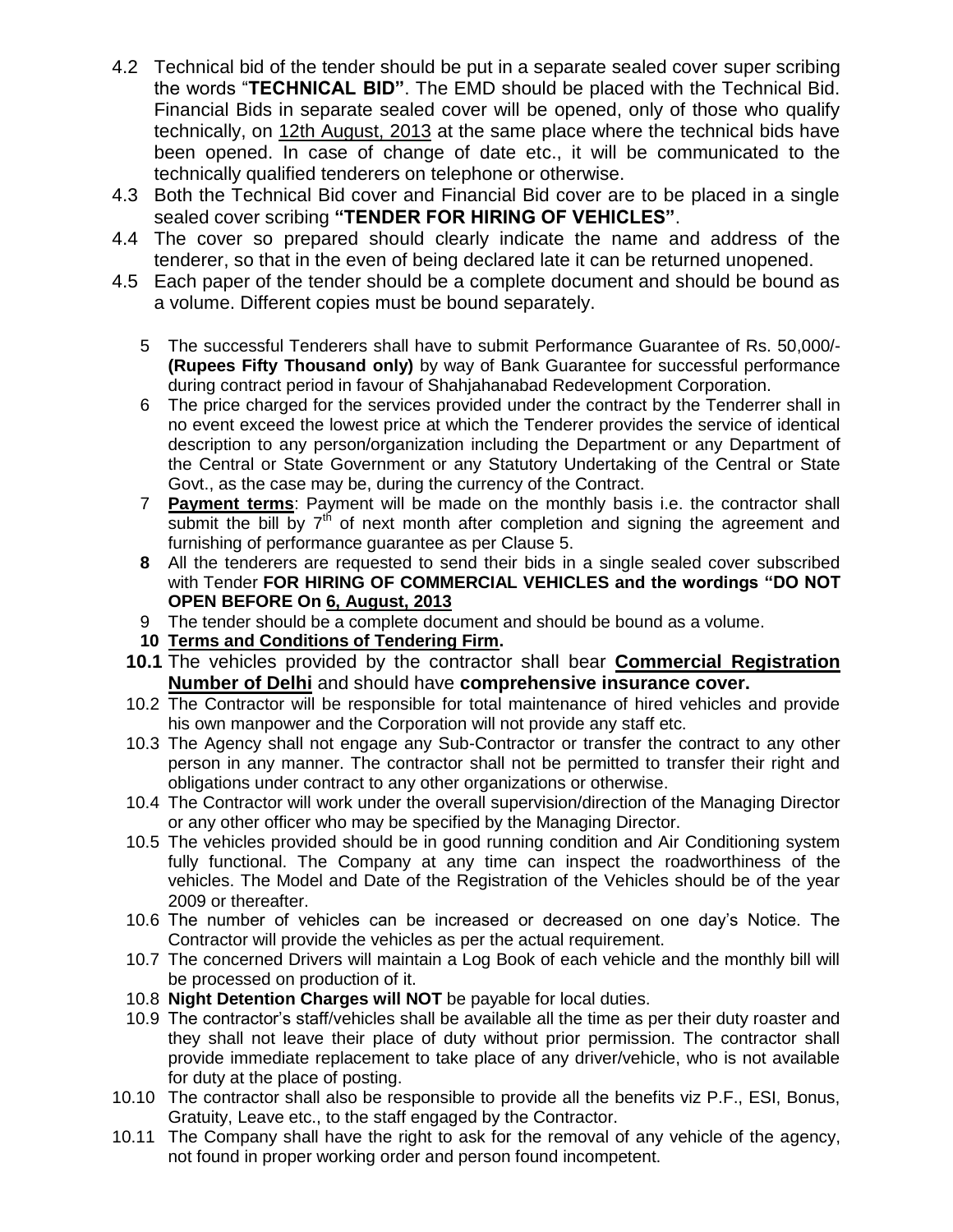- 10.12 Charges for Extra per Kilometer permissible only when the distance exceeds 80x30=2400 Kilometers. Charges for extra hours permissible only when the time duration exceeds 10x30=300 hours and **only one charge will be payable** i.e. hourly or kilometer charge, whichever is **more**.
- 10.13 Penalties.
- 10.13.1 For not maintaining the Log Book Rs. 1000/- per default.
- 10.13.2 For not providing the vehicle on time Rs. 100/- per hour of delay.
- 10.13.3 For misbehaving on part of driver Rs.1000/- per default.
- 10.13.4 Rs. 1000/- per default for not providing the substitute vehicle in case of Breakdown while on duty.
- 10.13.5 Penalty for not providing the vehicle / substitute vehicle will be levied at the double rate of the rate at which the vehicle has been hired.
- 10.13.6 For violation of any of the condition of the contract: Termination of contract and or Rs. 1000/- per default.
- 10.13.7 Printed terms and conditions of the Tenderers shall not be considered as forming part of their tenders. In case terms and conditions of the contract applicable to this invitation to tender are not acceptable to any tenderer, he should clearly specify deviation in its tender.
- 10.13.8 Similarly, in case the Service being offered has deviations from the specifications laid down in the tender, the tender shall describe in what respect and to what extent the Service offered differ/deviate from the specifications, even though the deviations may not be very material. Tenderer must state categorically whether or not his offer conforms to tender specification and indicate any deviations, if any.
- 10.13.9 The rate contact for hiring of vehicles shall be valid initially for ONE YEAR and the SRDC reserved the right to curtail or extend the validity of contract on mutual consent on the same rates and terms & conditions for a maximum of two more years, one year at a time upon the satisfactory functioning of the contractor.
- 10.13.10 The tenderer should take care that the number, rate and amount should be written in such a way that the interpolation is not possible. No blanks should be left which would be otherwise made the tender liable for rejection.
- 10.13.11 Any act on the part of the tenderer to influence anybody in the Corporation is liable for rejection of the tender.
- 10.13.12 Any person who is in Govt. service, or an employee of this Corporation should not be made partner to the contract by the contractor or directly or indirectly in any manner whatsoever.
- 10.13.13 The Company or any other person is not permitted to TENDER for works in SRDC in which his/her near relative(s) is (are) posted.
- 10.13.14 Vehicles provided by the contractor should bear Commercial Taxi cabs Registration Numbers and should have Comprehensive Insurance and Drivers so provided with the vehicle shall have valid commercial driving license and badges.
- 10.13.15 All the vehicles provided should be in good running condition and model should be 2009 and later and the contractor shall provide copies of the registration Certificate and Insurance policy within a week of awarding the work.
- 11 The driver deputed by the Contractor should be well behaved and should posses a **valid Commercial Driving License.**
- 12 The prices quoted in the tender should be **INCLUSIVE** of all other charges e.g. Service, Labour, handling, etc. but exclusive of Service Tax.
- **13 The contractor is required to supply the Vehicles at Delhi Secretariat / Vikas Bhawan-II and the mileage will be counted from the concerned venue accordingly.**
- 14 The successful tenderer will have to submit a copy of Registration Certificate and copy of the insurance cover of the vehicle to be provided along with the Bio-Data and copy of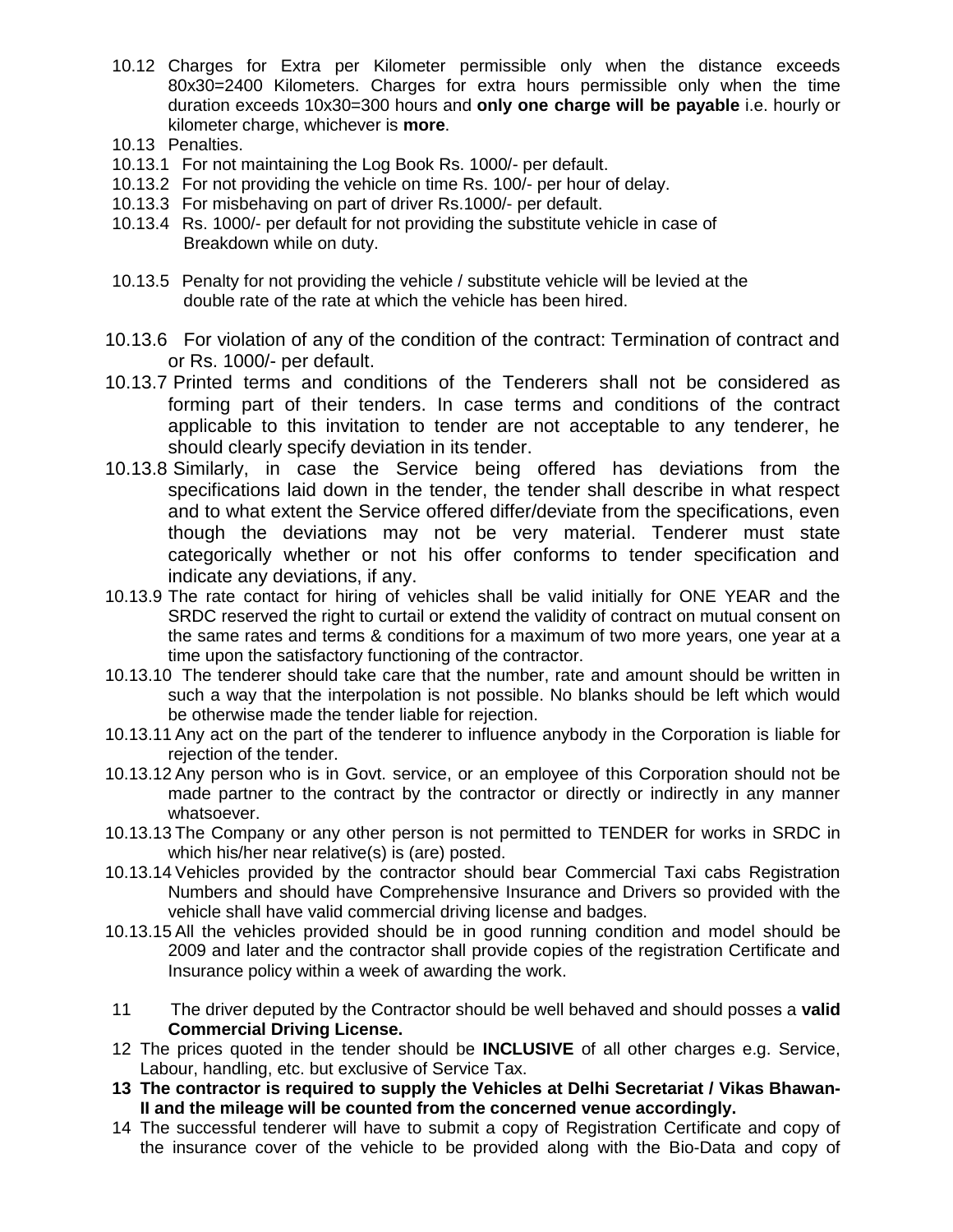Driving License of the Drivers within 15 days of award of Contract. Any change should be informed accordingly.

- 15 Managing Director, Shahjahanabad Redevelopment Corporation holds the rights to accept/reject any or all the tender(s) in part or full without assigning any reason thereof.
- 16 The Performance Security shall be valid for a period of 60 days after the expiry of full tenure of the contract and beyond the completion of all contractual obligations arising out of this tender and agreement thereto.
- *17 In the event of any breach / violation / contravention / impairment of any terms and conditions, 20% of the bill amount for the month will be deducted. In case the mistake is repeated or the tenderer withdraws the contract, Performance Security shall be forfeited in the event of breach / violation / contravention of the contract.*
- *18 In the event of any breach / violation / contravention / impairment of any terms and conditions, a part or full amount of Performance Guarantee will be forfeited. If the contractors fails to perform the obligations under the Contract or in the case of termination of contract for default or if any information furnished by the Contractor obligations is found false the Performance Security shall be forfeited.*
- *19 The Agency shall provide a non-judicial stamp paper of Rs. 100/- for preparing a contract / agreement. The Successful tenderer shall enter into a contract / agreement with the Corporation / Government as per the Terms and Conditions of the tender within one month from the date of issue of letter of acceptance or whenever called upon to do so by the Corporation / Government, whichever is earlier.*
- 20 Corporation / Government reserves the right to carry out post payment audit and / or technical examination of the final bill including all supporting vouchers, abstract etc. Corporation/Government further reserves the right to enforce recovery of any overpayment whenever detected after expiry of the contract / agreement.
- 21 If as a result of such audit and technical examination any overpayment is discovered in respect of any work done by the agency or alleged to have been done by the agency under the tender / agreement / contract, it shall be recovered by the Corporation / Government from the agency by any or all the methods prescribed above or through a Court of Law as the situation warrants.
- 22 The Contracting Agency shall indemnify the Corporation / Government against all other damages / charges and expenses for which the Corporation/ Government held liable or pays on account of the negligence of the Agency or his servants or any person under its control whether in respect of accident injury to the person or damages to the property or any member of the public or in executing the work or otherwise and against all claims and demands thereof.

## **Termination of Tender**

22. The Corporation / Government reserve the right to terminate the contract without assigning any reason at any time of its intention to do so and on the expiry of the said period of notice. The contract / Agreement shall come to an end without prejudice to any right or remedy that may be accrued to the concerned parties of this Contract / Agreement.

23. If any information furnished by the tenderer is found to be incorrect or false at any time the Tender / Contract / Agreement shall be liable to be terminated, after one calendar month's notice and the security deposit will also liable to be forfeited to the Department / Government / Corporation.

24. In case the Contracting Agency wants to terminate the Tender / Contract / Agreement, it shall have to give **three calendar month's notice** in advance to this effect to the Corporation / Government.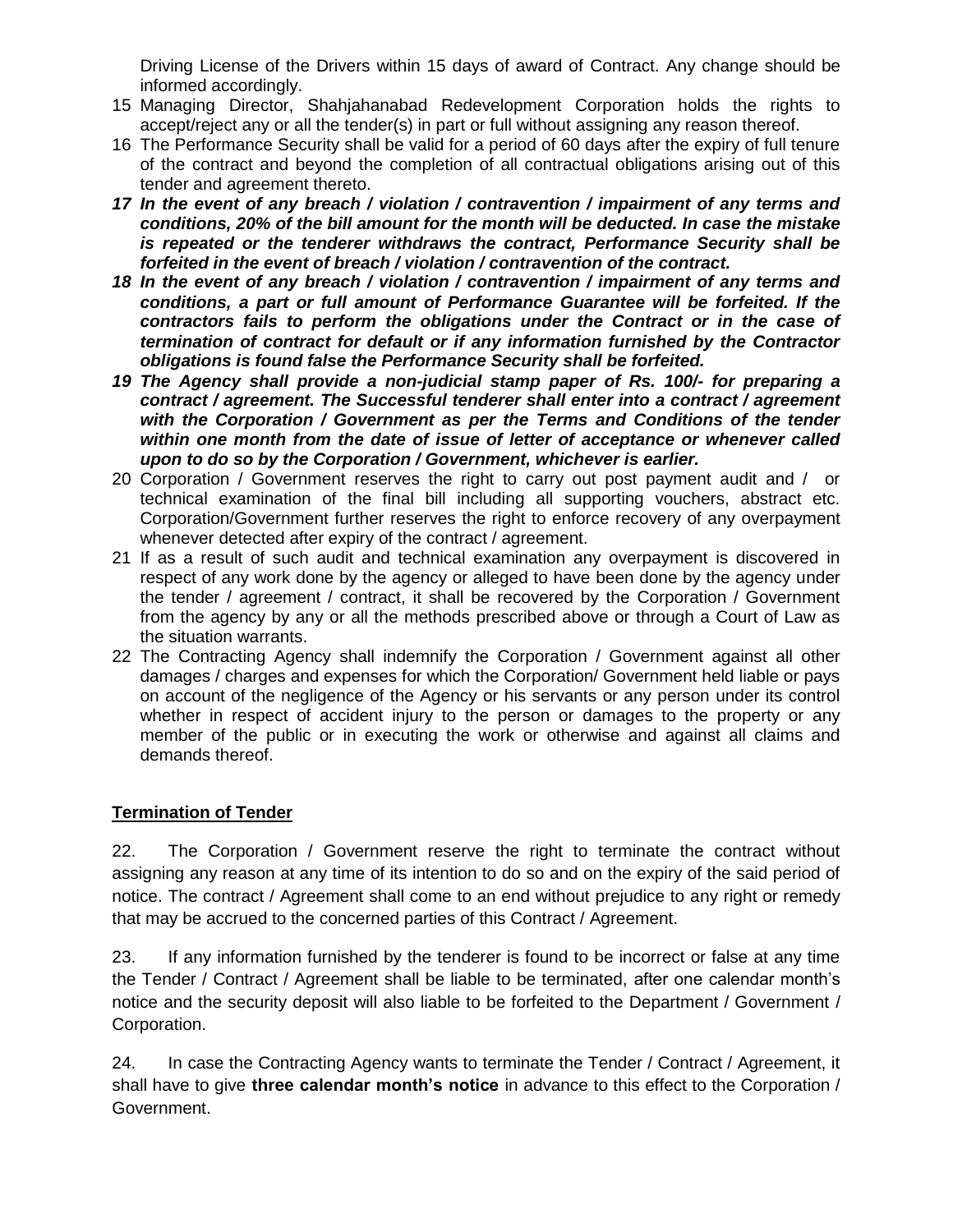# **Arbitration**

- 25. All disputes shall be subject to Delhi Jurisdiction.
- 26. List of documents to be enclosed with the Bid:-
	- I. Covering Letter
	- II. Copy of Registration Certificate of Vehicle
	- III. Copy of Insurance cover
	- IV. Copy of Pollution Under Control Certificate
	- V. Copy of Driving License of Driver
	- VI. Commercial Bid Form
- 17 Bid Evaluation Criteria:-

a) Among eligible, the Department Tender Evaluation committee shall select the bidders who are charging reasonable rates for **10 hours/80kms.** (10x30 hours / 80x30 kilometers)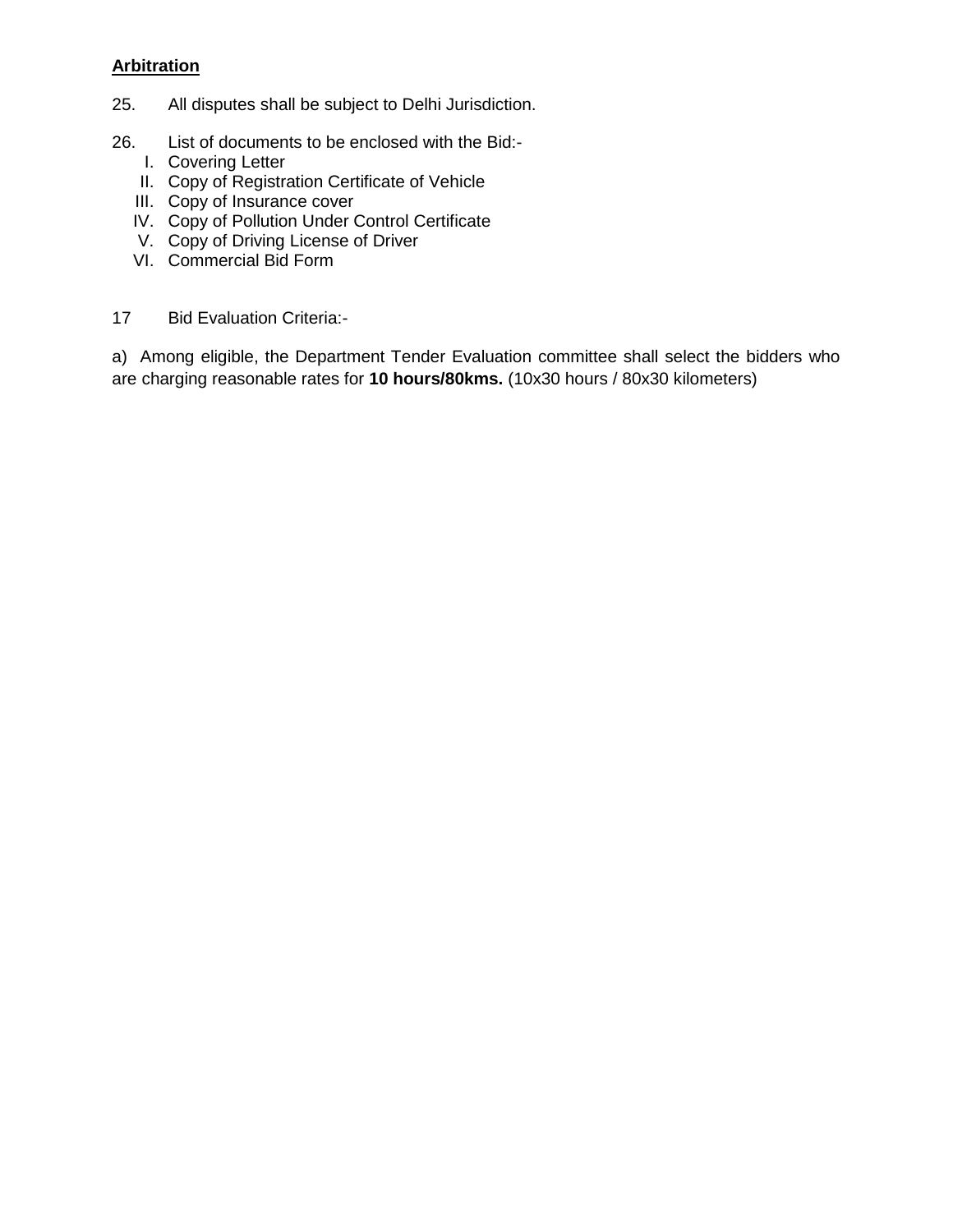### **TENDER FORM**

### **SHAHJAHANABAD REDEVELOPMENT CORPORATION**

Schedule of Prices for Hiring of Commercial Vehicles for Shahjahanabad Redevelopment Corporation in manner as specified in Specifications and Bidding Documents.

### **Financial Bid**

 $\_$ 

Tenderer's Name & Address:-

To

**The Managing Director Shahjahanabad Redevelopment Corporation Govt. of NCT of Delhi 2nd Level, A-Wing, Vikas Bhawan-II, Upper Bela Road, Civil Lines, Delhi-110054**

| S.N            | Item                                                                                              | Tata Indigo (AC) | Tata Indica (AC) |
|----------------|---------------------------------------------------------------------------------------------------|------------------|------------------|
| O <sub>r</sub> |                                                                                                   | Per Vehicle      | Per Vehicle      |
|                | Charges for 10 Hrs/80 Kilometer (Per day)                                                         |                  |                  |
| 2              | Charges for Extra per Kilometer (Permissible only<br>when the distance exceeds $80x30 = 2400$ KM) |                  |                  |
| 3              | Charges for extra hours (Permissible only when the<br>time duration exceeds 10x 30=300 hours)     |                  |                  |

**Note:-** The prices quoted in the Tender should be **INCLUSIVE** of all other Charges e.g. Service, Labour, handling, etc. but exclusive of Service Tax. EMD amounting to Rs. 20000/- (Rs Twenty Thousand only), is submitted vide Bank Draft No.\_\_\_\_\_\_\_\_\_\_\_\_\_\_\_\_\_\_\_\_dated\_\_\_\_\_\_\_\_\_\_\_\_\_\_\_ drawn on Bank, New Delhi.

Signature of the Tenderer

Name of the Tenderer

Seal of the Firm

Note:-

- 1. Please enclose all relevant documents etc with the Bid
- 2. The Bid must be submitted on this sheet only.
- 3. EMD should be attached with the Bid.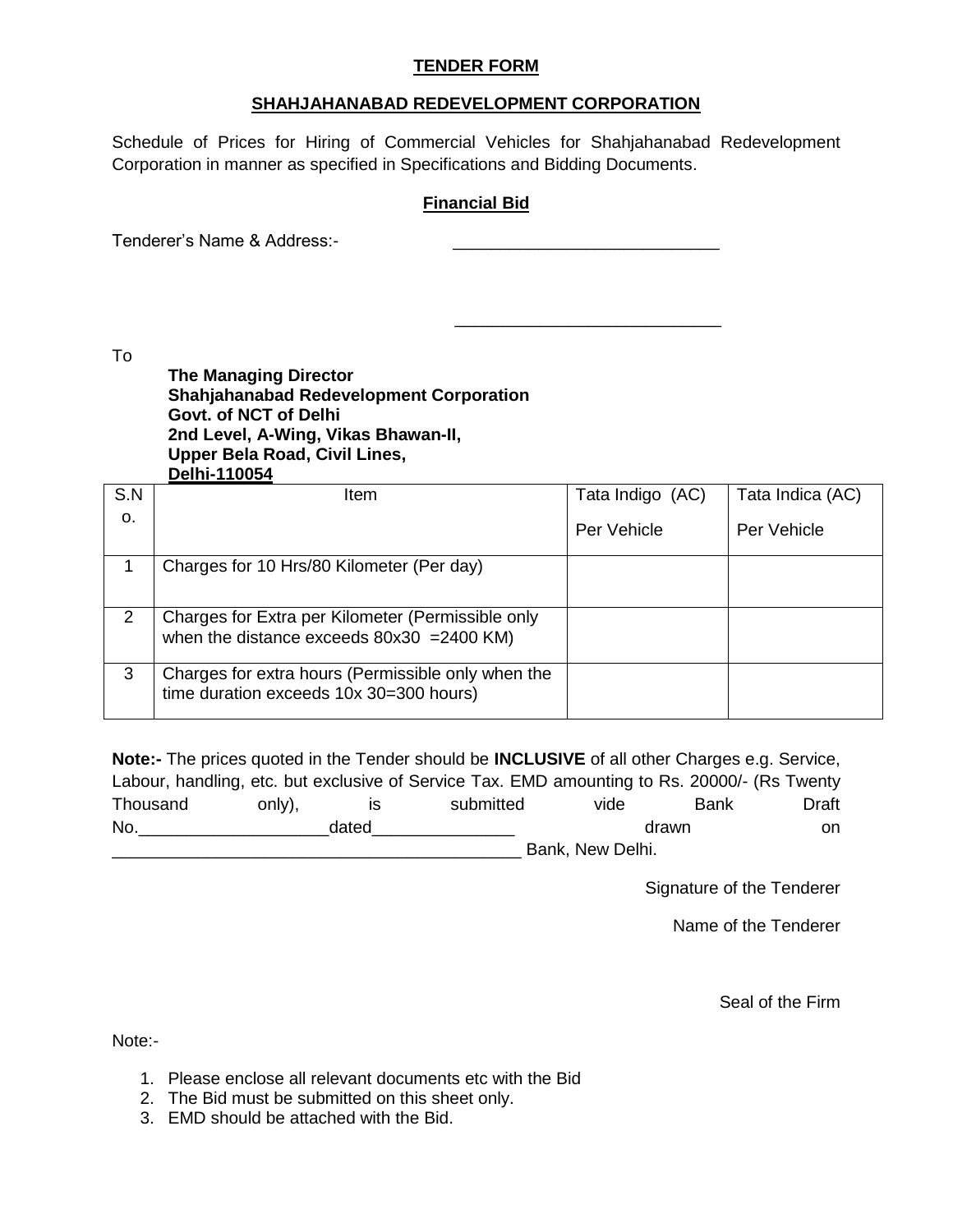

# **SHAHJAHANABAD REDEVELOPMENT CORPORATION GOVT. OF NCT OF DELHI 2ND LEVEL, A-WING, VIKAS BHAWAN-II CIVIL LINES, DELHI -110054**

# **Sub: Hiring of Commercial Vehicles.**

**Shahjahanabad Redevelopment Corporation (SRDC)** a Company of the Government of NCT of Delhi invites **Sealed Tenders** for hiring of **Commercial Vehicles** as per details given below:-

| S.No. | Name of Vehicle  | <b>EMD</b>    | No. of<br>Vehicle | Model         |
|-------|------------------|---------------|-------------------|---------------|
| 1.    | Tata Indigo (AC) | >Rs. 20,000/- | Two               | 2009 or later |
| 2.    | Tata Indica (AC) |               | One               | 2009 or later |

Details and the Tender Form are available in the Corporation's website **[http://srdc.delhigovt.nic.in.](http://srdc.delhigovt.nic.in/)** Interested Persons / Organizations (who have quoted earlier may also send their fresh Bids) send their Bids addressed to General Manager, Shahjahanabad Redevelopment Corporation (SRDC), Government of NCT of Delhi, 2<sup>nd</sup> Level, A-Wing, Upper Bela Road, Vikas Bhawan-II, Civil Lines, Delhi-110054 **so as to reach latest by 6 th August, 2013, at 03.00 PM**. Contact Nos. 011-23813268.

**MD, SRDC**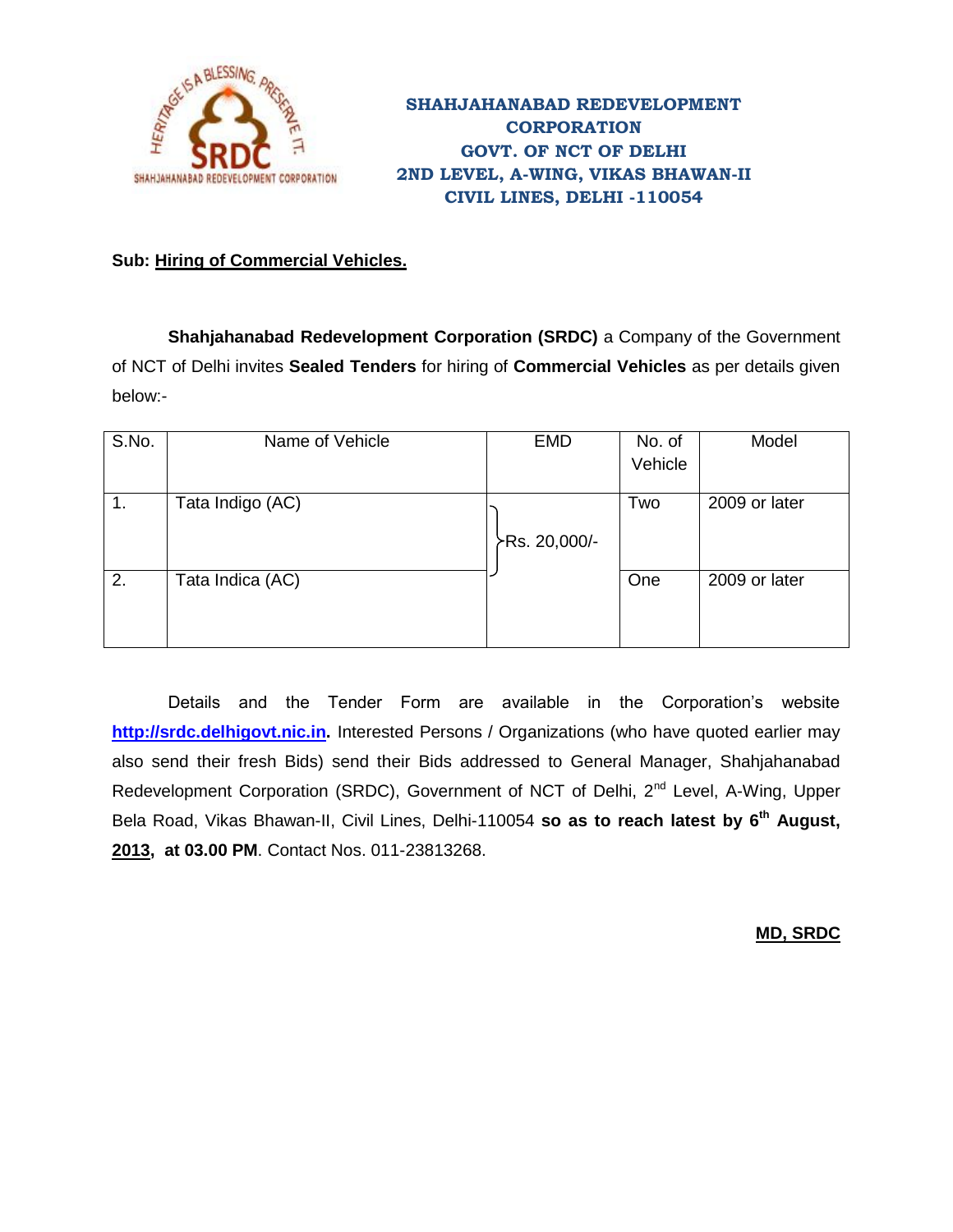## **Certificate on Non-Participation of near Relatives in the Tender**

(As required under Section (10) clause (13) sub clause (13) of Bid-Documents)

# **CERTIFICATE**

**I\_\_\_\_\_\_\_\_\_\_\_\_\_\_\_\_\_\_\_\_\_\_\_\_\_\_\_\_\_\_\_\_\_\_\_\_\_S/O\_\_\_\_\_\_\_\_\_\_\_\_\_\_\_\_\_\_\_\_\_\_\_\_\_\_R/O\_\_\_\_\_\_ \_\_\_\_\_\_\_\_\_\_\_\_\_\_\_\_\_hereby certify that none of my relative(s) as defined in Section (10) clause (13) sub clause (13) of TENDER document is/are in SRDC as per details given in TENDER document. In case at any stage, it is found that the information given by me is false/in-correct. SRDC shall have the absolute right to take any action as deemed fit/without any prior information to me.**

**Signed\_\_\_\_\_\_\_\_\_\_\_\_\_\_\_\_\_**

**For and on behalf of the Contractor**

**Name (caps)\_\_\_\_\_\_\_\_\_\_\_\_\_**

**Position** 

**Date\_\_\_\_\_\_\_\_\_\_\_\_\_**